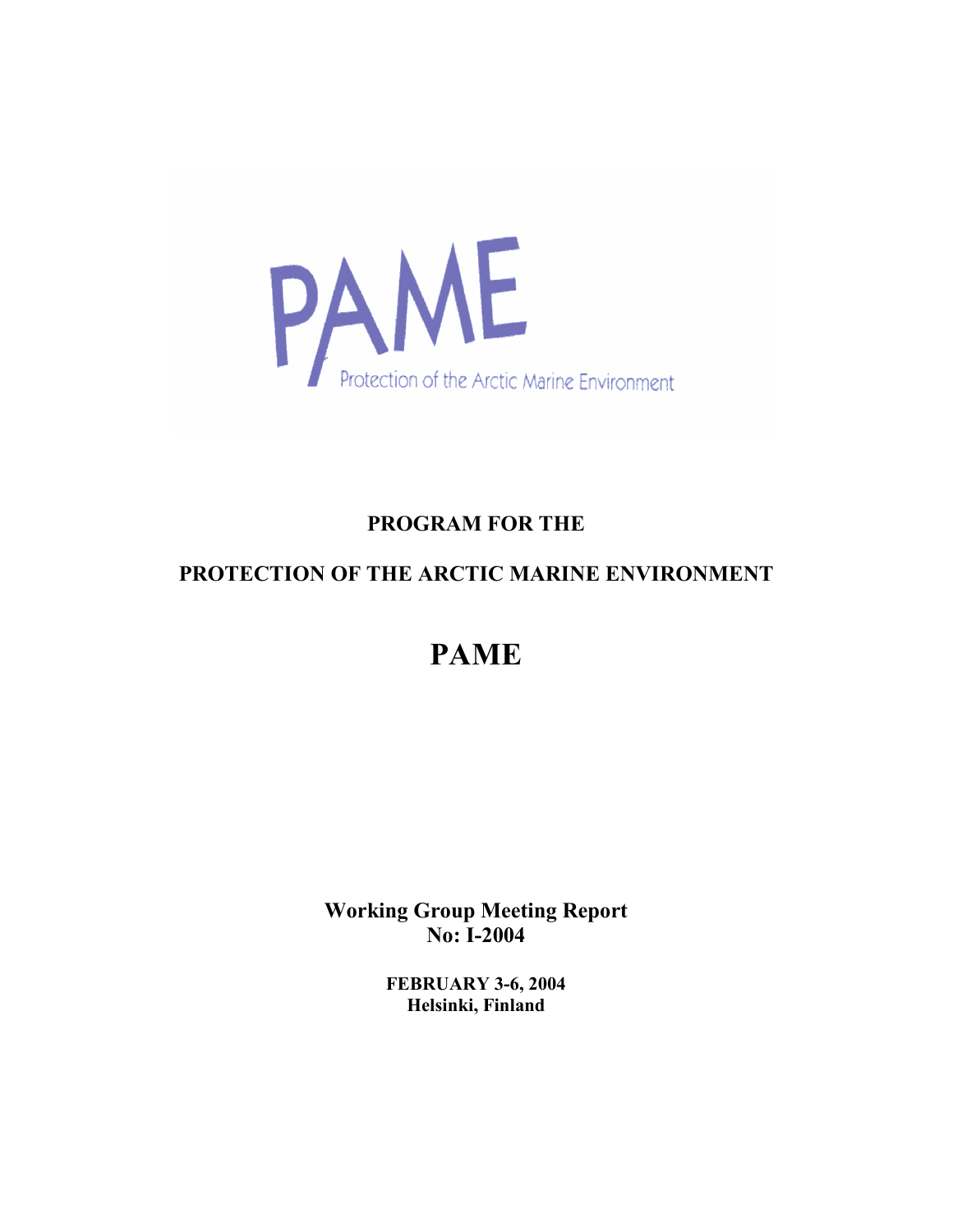### **TABLE OF CONTENT**

| SESSION I (3): REPORT FROM MEETING OF CHAIRS OF THE WORKING GROUPS AND SAO     |  |
|--------------------------------------------------------------------------------|--|
|                                                                                |  |
|                                                                                |  |
|                                                                                |  |
| SESSION III (1) SUMMARY AND DISCUSSIONS BASED ON OUTCOMES FROM AMSP MEETING  4 |  |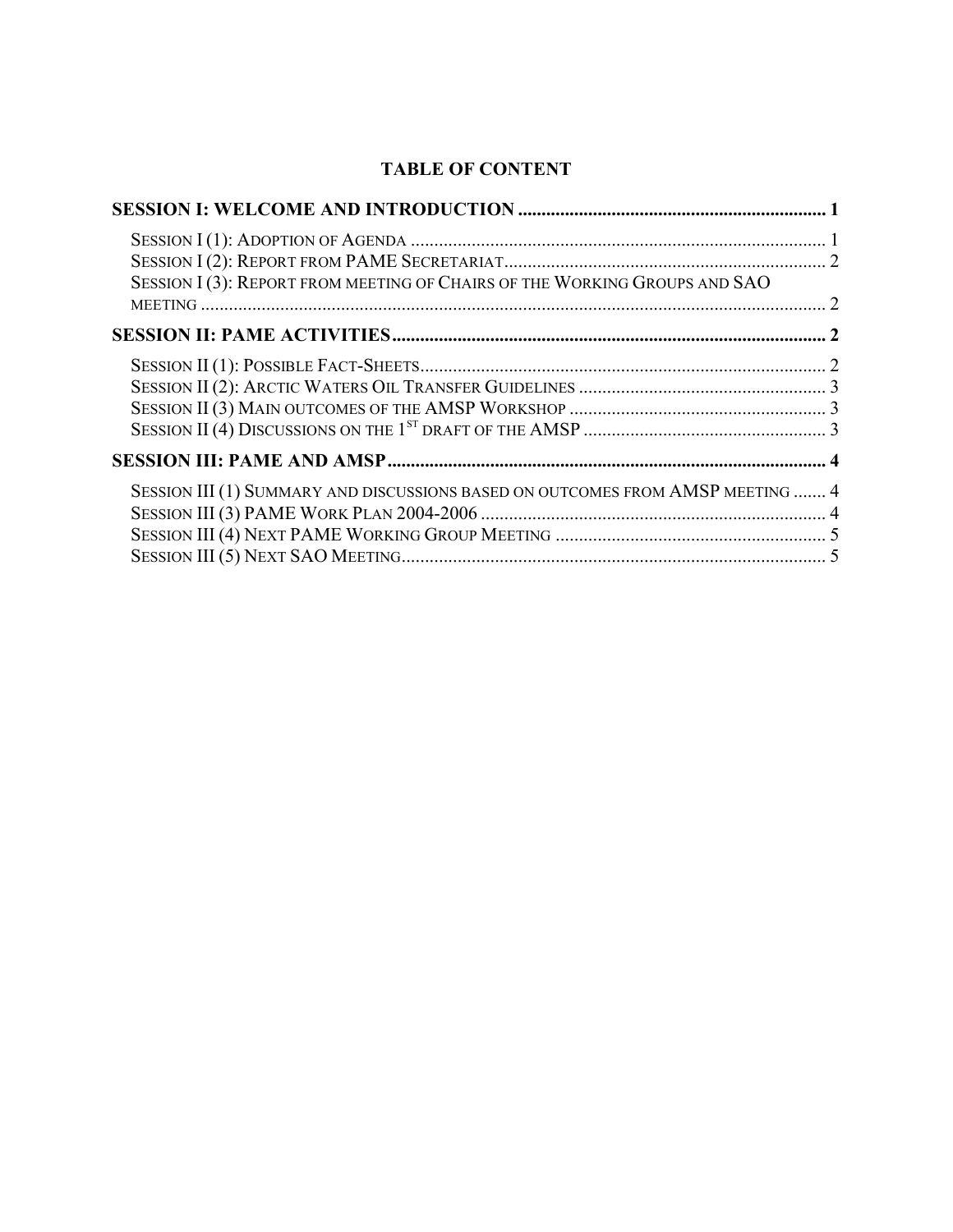### **LIST OF APPENDICIES**

### **APPENDIX I**

List of Participants

### **APPENDIX II**

List of Documents

### **APPENDIX III**

Agenda

### **APPENDIX IV**

Voluntary Contributions and Expenditures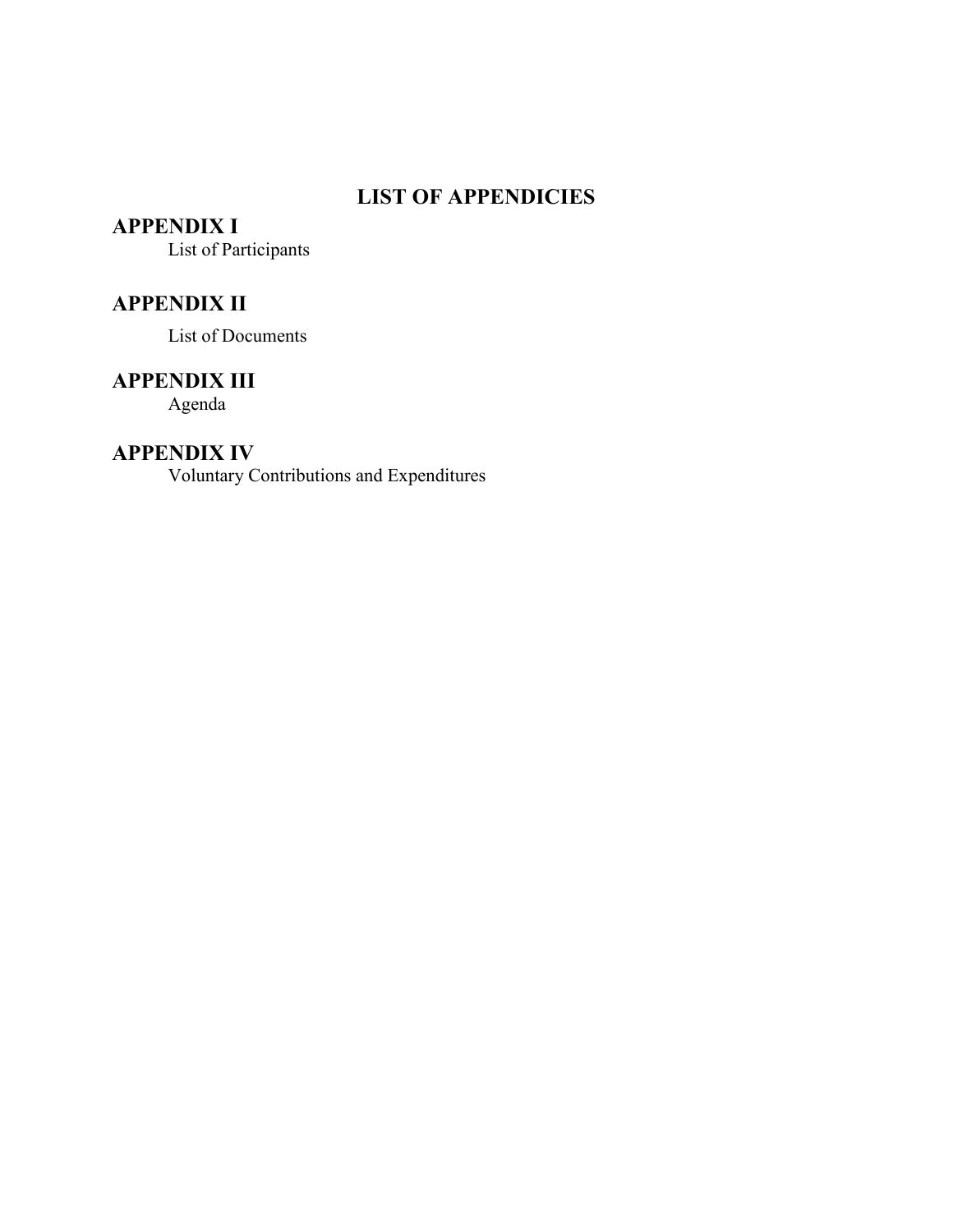#### **Session I: Welcome and Introduction**

#### **Session I (1): Adoption of Agenda**

The Protection of the Arctic Marine Environment (PAME) Working Group met in Helsinki, Finland, February  $3^{rd}$  and  $6^{th}$  2004. The list of participants attending the Meeting is in Appendix  $\mathbf{I}$ 

The Meeting was opened with a warm welcome by the Senior Arctic Official for Finland, Ambassador Erik Ulfstedt. He welcomed the process of developing the Arctic Marine Strategic Plan and noted the importance of developing the strategic plan in close collaboration and coordination with the other working groups of the Arctic Council.

Ambassador Ulfstedt noted in particular two aspects and benefits of developing the strategic plan. Firstly, many of the problems in the Arctic cannot be solved without global actions such as the ones on Climate Change and Persistent Organic Pollutants. When contributing to the global actions and programmes, a coordinated and well-stated Arctic point of view and strategy will be of great value and the Arctic Marine Strategic Plan will serve as a good instrument in this aspect. Secondly, increased shipping, exploration and exploitation of hydrocarbon and mineral resources as well as sustainable utilization of marine resources, industrial activities and tourism bring at the same time opportunities for economic and social development and can pose a threat to the nature of the Arctic. This does call for a more coordinated approach within the Arctic region which will maximize the benefits and minimize the risks for environment and traditional communities and that the special interests of the Indigenous Peoples are taken into consideration.

He wished the meeting success in its work and emphasized that successful implementation of the strategic plan would not only require active involvement of all the working groups of the Arctic Council, but also the participation of governments and agencies outside the Arctic.

Mr. David Egilson, Director of the Environment and Food Agency in Iceland, chaired the Meeting. The Chair expressed its gratitude to the Ministry for the Environment in Finland in arranging the Meeting. He informed the meeting of the new vice-chair of PAME, Mr. Yuri Yu. Alexsandrovskiy, Ministry of Natural Resources in Russia. Mr. Alexsandrovskiy was unfortunately unable to attend this meeting.

A list of documents submitted for consideration at the Meeting is in Appendix II.

The PAME Executive Secretary will send contact information of the new vice-chair of PAME to other PAME representatives.

The Meeting adopted the agenda as presented in Appendix III.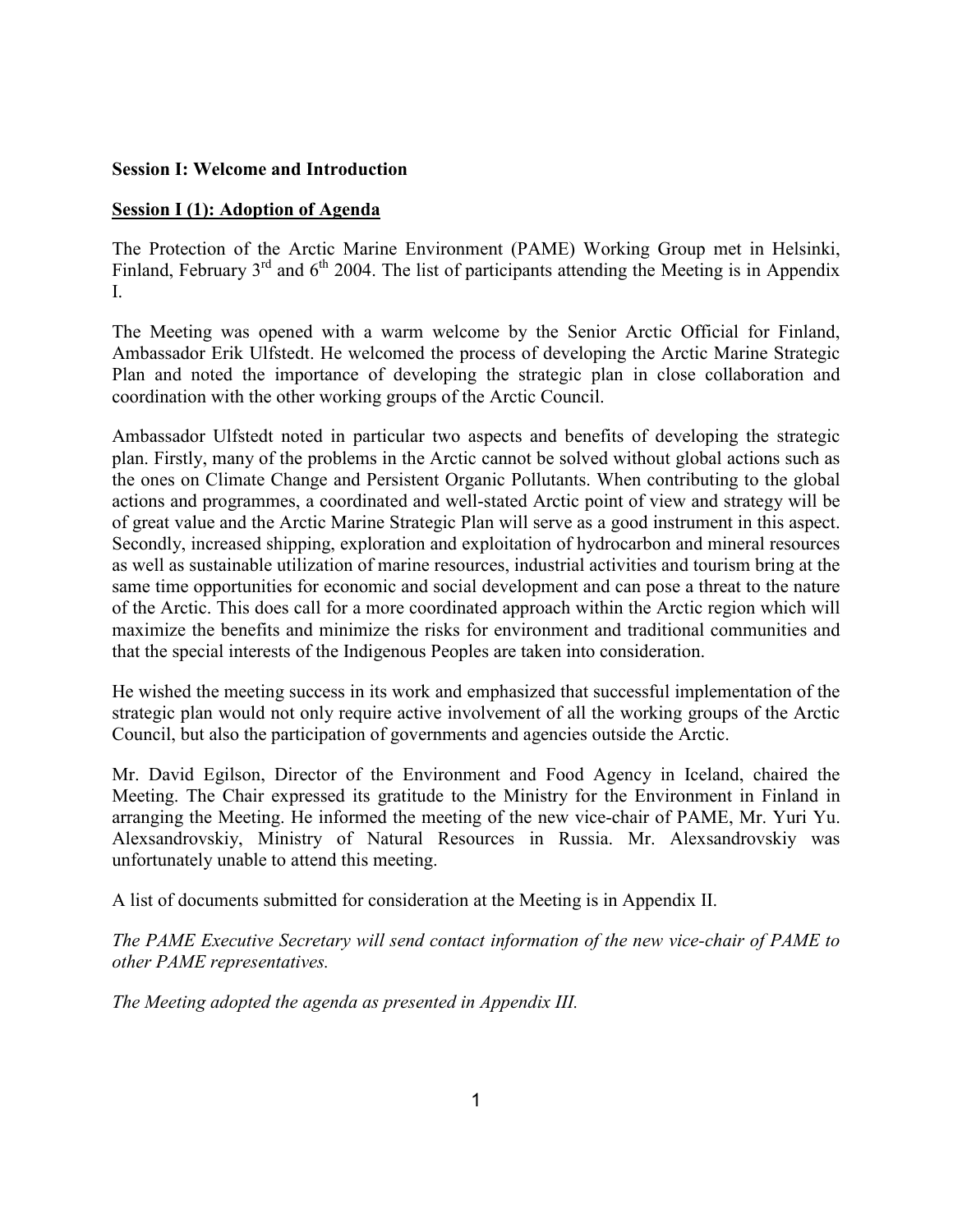#### **Session I (2): Report from PAME Secretariat**

The PAME Secretariat provided a summary of the activities and a budget statement for the period of January 1, 2003 – December 31, 2003 as well as the expected operational expenditures for the calendar year 2003 and total voluntary contributions and expenditures for the period of 1999-2003 (Appendix IV).

No intervention was made on the financial report.

#### Session I (3): Report from meeting of Chairs of the Working Groups and SAO meeting

The Chair informed the Meeting on the main issues addressed at the meeting of the Chairs of the Arctic Council working groups on 21 October 2003 and the meeting of the SAO's 23-24 October 2003, in Reykjavik, Iceland.

The Chair noted that the update of the Arctic Marine Strategic Plan (AMSP) and the workshop held 20-22 October 2003 was well received.

#### **Session II: PAME Activities**

#### **Session II (1): Possible Fact-Sheets**

The Chair introduced an example of a possible fact-sheet as part of advancing PAMEs 2002-2004 Work Plan, Objective II. The fact-sheet was prepared by the PAME Executive Secretary for illustrative purposes only, and contains information on "Alternative Sewage Treatment" Systems for Small Communities in the Arctic Region".

During discussions the following points were made:

- 1. PAME fact sheets must be related to the coastal and marine environment
- 2. Need to define and clarify the intention of fact-sheets vs. guidelines
- 3 Should be considered in the PAME Work Plan 2004-2006
- 4. PAME could consider a background study/overview of the situation.
- 5. PAME could consider developing highlights/community level information from its guidelines documents. (Popular versions-brochure)

The Meeting agreed that the PAME Secretariat should develop a more detailed "proposal" e.g. what is proposed, target audiences, process etc. and in cooperation with the chair of PAME, further explore ways and means of possible future cooperation with the University of the Arctic both within the context of possible fact-sheets and other work of PAME.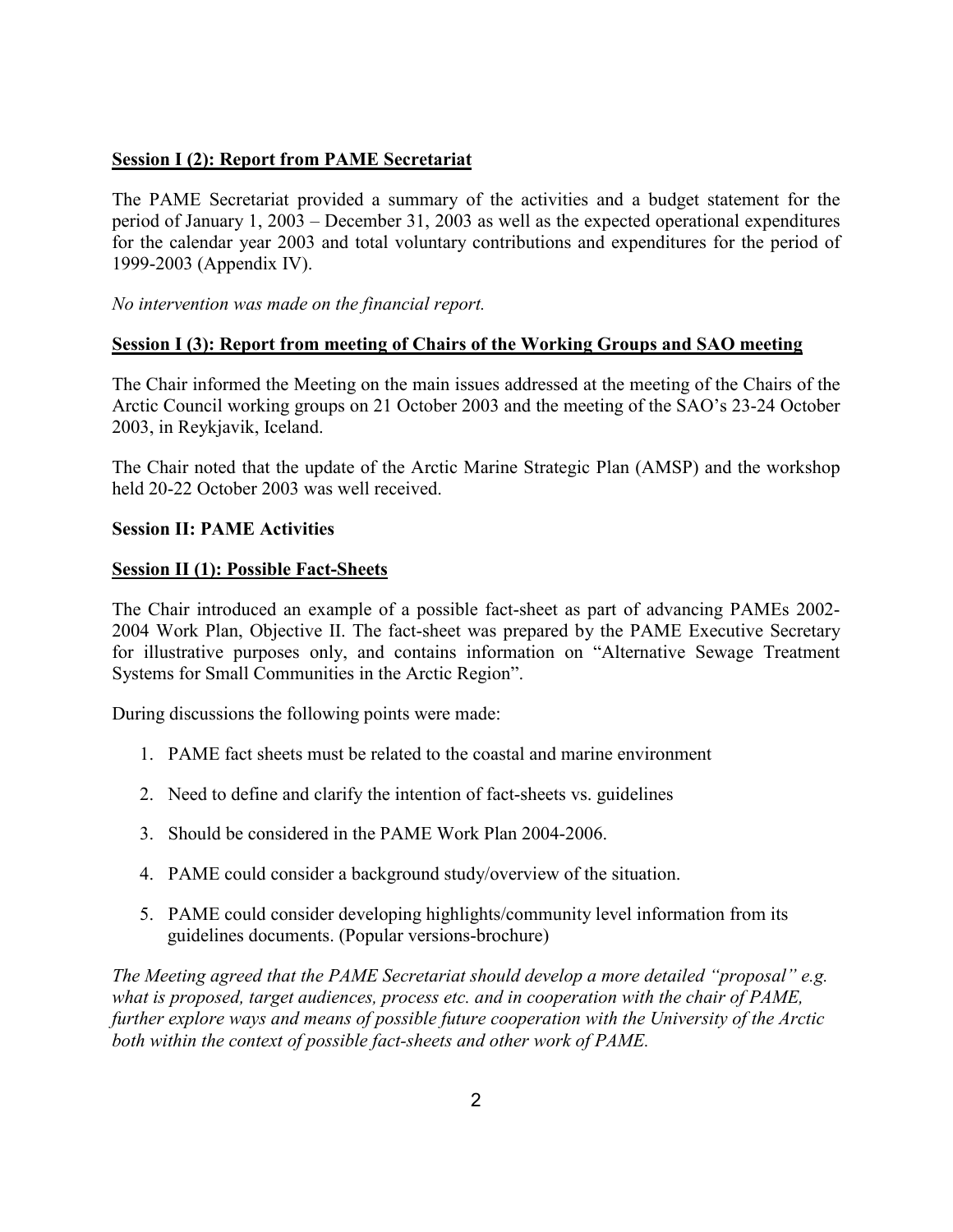#### **Session II (2): Arctic Waters Oil Transfer Guidelines**

Canada as the lead country in developing the Arctic Waters Oil Transfer Guidelines (refer to the PAME Work Plan 2002-2004, Objective III) presented its final version for adoption by the PAME working group followed by submission and approval at the next Ministerial meeting of the Arctic Council in fall 2004.

Norway noted the need to clarify that the Guidelines should only refer to "small scale transfer" and as such should be evident in the title of the Guidelines so as to ensure that ship-to-ship transfer in general is not seen as being encouraged.

U.S. reminded the Meeting of the willingness by the U.S. Coast Guard as indicated at the last PAME meeting to fund the translation of the Guidelines into Russian.

The Guidelines will be made available on the PAME homepage at: www.pame.is when ready.

The Meeting approved the Guidelines subject to a possible change to the title and/or purpose to clarify that the Guidelines are for small scale oil transfers only.

#### **Session II (3) Main outcomes of the AMSP Workshop**

Canada provided a summary on the main outcomes of the Arctic Marine Strategic Plan (AMSP) workshop held 20-22 October 2003 in Reykjavik, Iceland. In 2002 at the Arctic Council Ministerial in Inari, Finland, Ministers recognized that existing and emerging activities in the Arctic warrant a more coordinated and integrated strategic approach to address the challenges of the Arctic coastal and marine environment. They agreed to develop a strategic plan for the protection of the Arctic marine environment under the leadership of PAME and the two lead countries of Iceland and Canada

The Workshop was planned to gather a broad-based contribution and to facilitate the development of the AMSP. Participation at the workshop was by invitation and a balanced range of contributions was sought. Throughout the Workshop, the invited presentations, panel and plenary discussions and workshop discussions all showed a broad agreement on directions to be followed and the key elements for the development of a successful AMSP. The Workshop therefore fulfilled its principle objective of providing a forum for exchanging information and ideas on drivers of change, trends in oceans management, opportunities and challenges and circumpolar responses to Arctic Ocean issues.

The final workshop report is available on the PAME homepage at www.pame.is

#### Session II (4) Discussions on the  $1<sup>st</sup>$  draft of the AMSP

The Meeting noted that the 1<sup>st</sup> draft AMSP as sent out for comments on 19 December 2003 provided a good starting point in further developing the plan. Main concerns raised included that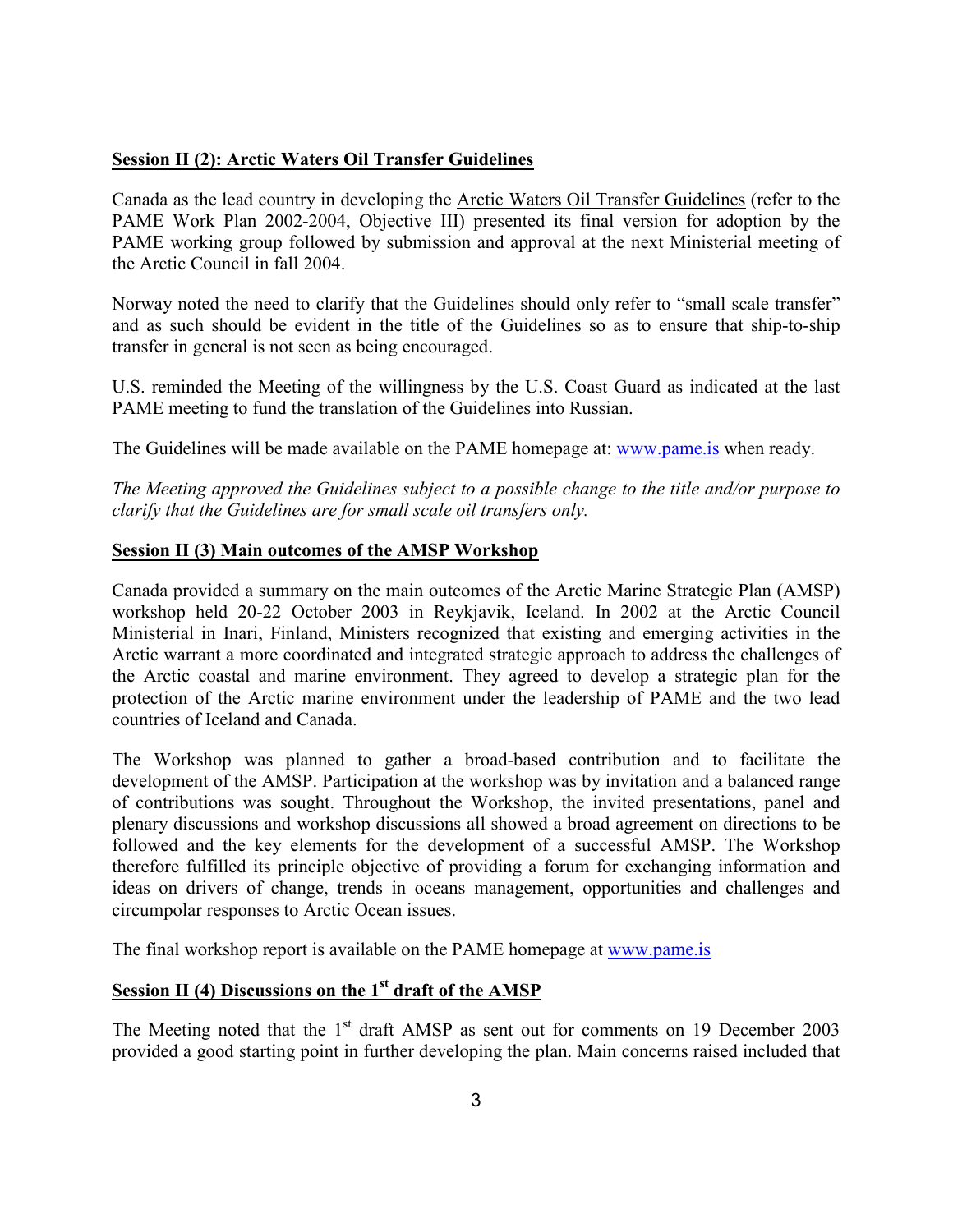the draft needed further clarity on organizational aspects and some thought it be too general and needed prioritization of strategic measures. The Meeting was of the agreement that the plan needed to cover the ecosystem approach more in depth.

ICC noted the need to have the documentation available on the workshop and AMSP in plain language as a way to ensure that the Northern communities be properly informed.

#### **Session III: PAME and AMSP**

#### Session III (1) Summary and discussions based on outcomes from AMSP meeting

| 2003 | 15 November  | Distribute outline to WG Chairs and PPs, with a copy to SAOs<br>(DONE)                                                          |  |
|------|--------------|---------------------------------------------------------------------------------------------------------------------------------|--|
|      | 19 December  | Distribute 1 <sup>st</sup> draft of AMSP to PAME representatives, WG<br>Chairs and PPs and Observers with a copy to SAOs (DONE) |  |
| 2004 | 22 January   | Deadline for comments on the 1 <sup>st</sup> draft of AMSP (DONE)                                                               |  |
|      | 3-6 February | PAME meeting in Helsinki, Finland (DONE)                                                                                        |  |
|      | 2 March      | Post 2 <sup>nd</sup> draft on the PAME Homepage: www.pame.is (DONE)                                                             |  |
|      | 26 March     | Deadline for comments on the $2nd$ draft to be sent to the PAME                                                                 |  |
|      |              | Secretariat at: pame@pame.is                                                                                                    |  |
|      | 4 April      | Submit draft to SAOs                                                                                                            |  |
|      | $4-5$ May    | SAO meeting, direction - meeting with WG Chairs and PPs                                                                         |  |
|      | $5-6$ May    | PAME/AMSP side-meeting to discuss next steps including on<br>SAO direction (details sent out separately)                        |  |
|      | June         | Need for additional meeting will be based on SAO direction                                                                      |  |
|      | Aug./Sep     | Final document to SAOs                                                                                                          |  |
|      | 17-18 Nov.   | <b>AC Ministerial Meeting</b>                                                                                                   |  |

The key steps and deadlines up to the Ministerial meeting are presented in the table below.

#### Session III (3) PAME Work Plan 2004-2006

The status of the PAME Work Plan 2002-2004 was reviewed and the development of the Work Plan 2004-2006 discussed in particular as it related to the possible actions as derived from the AMSP. The Work Plan 2004-2006 should consist of direct PAME-related activities and overarching activities (e.g. coordination and reporting) as they relate to the implementation of the AMSP.

The Meeting decided that the PAME Secretary and Chair would develop the  $I<sup>st</sup>$  draft of the PAME Work Plan 2004-2006 prior to the next PAME meeting. Participants are asked to provide input into the work plan by the end of March 2004.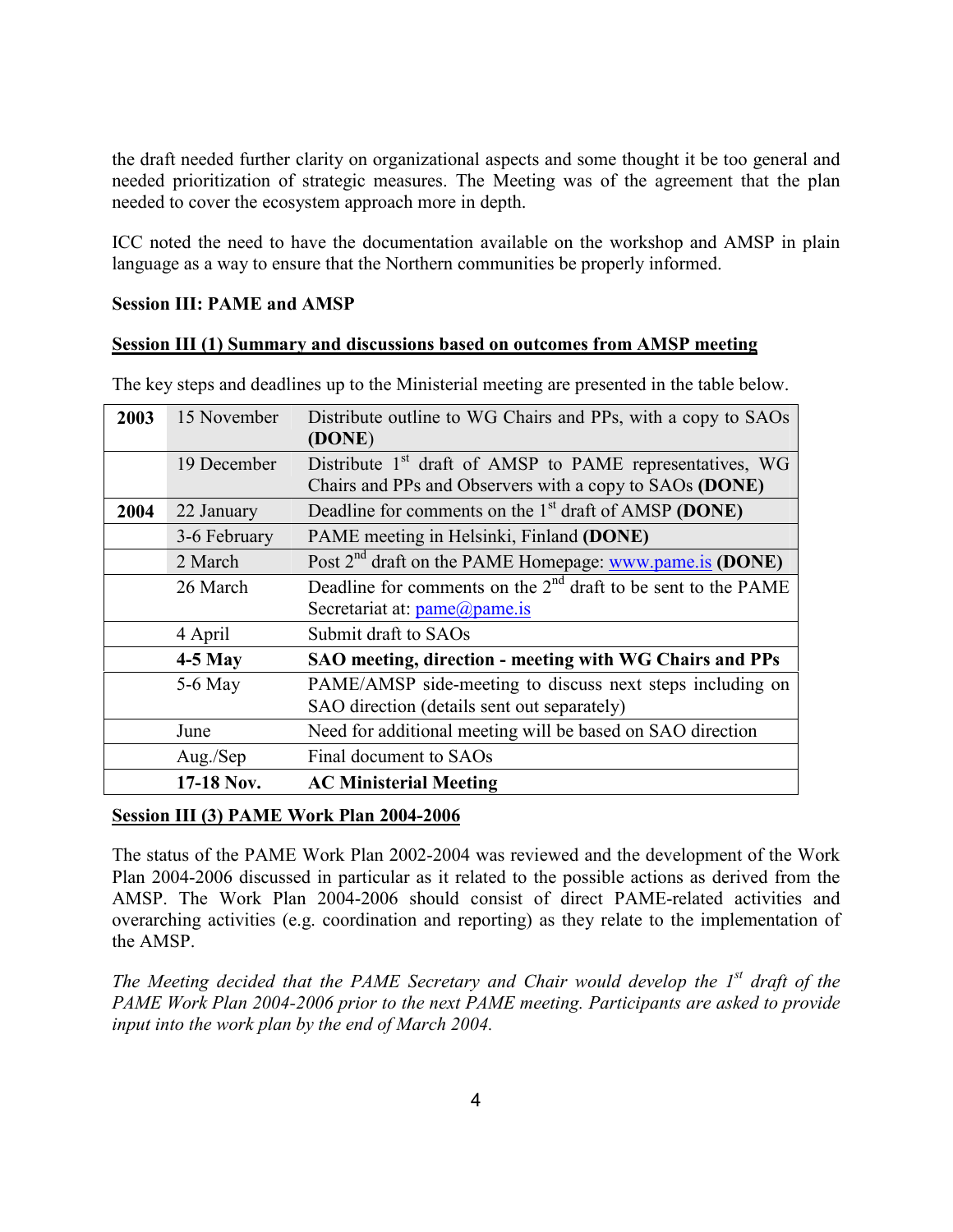#### **Session III (4) Next PAME Working Group Meeting**

The Meeting decided that the next PAME Meeting, focusing on the development of the PAME Work Plan 2004-2006 and the AMSP, be held side-by-side with the next SAO meeting (4-5 May, 2004), starting in the afternoon on 5 May. It was further decided that an AMSP meeting with Arctic Council working group chairs, Permanent Participants and others would be held on 6 May 2004 in Reykjavik, Iceland, to discuss next steps as based on the SAO direction with the aim to revise the  $2^{nd}$  draft AMSP (currently out for comments). Details on timing and location will be sent out separately.

#### **Session III (5) Next SAO Meeting**

Report on progress and submit  $2^{nd}$  draft AMSP and compiled comments received on  $2^{nd}$  draft to be presented to the next SAO meeting 4-5 May, 2004.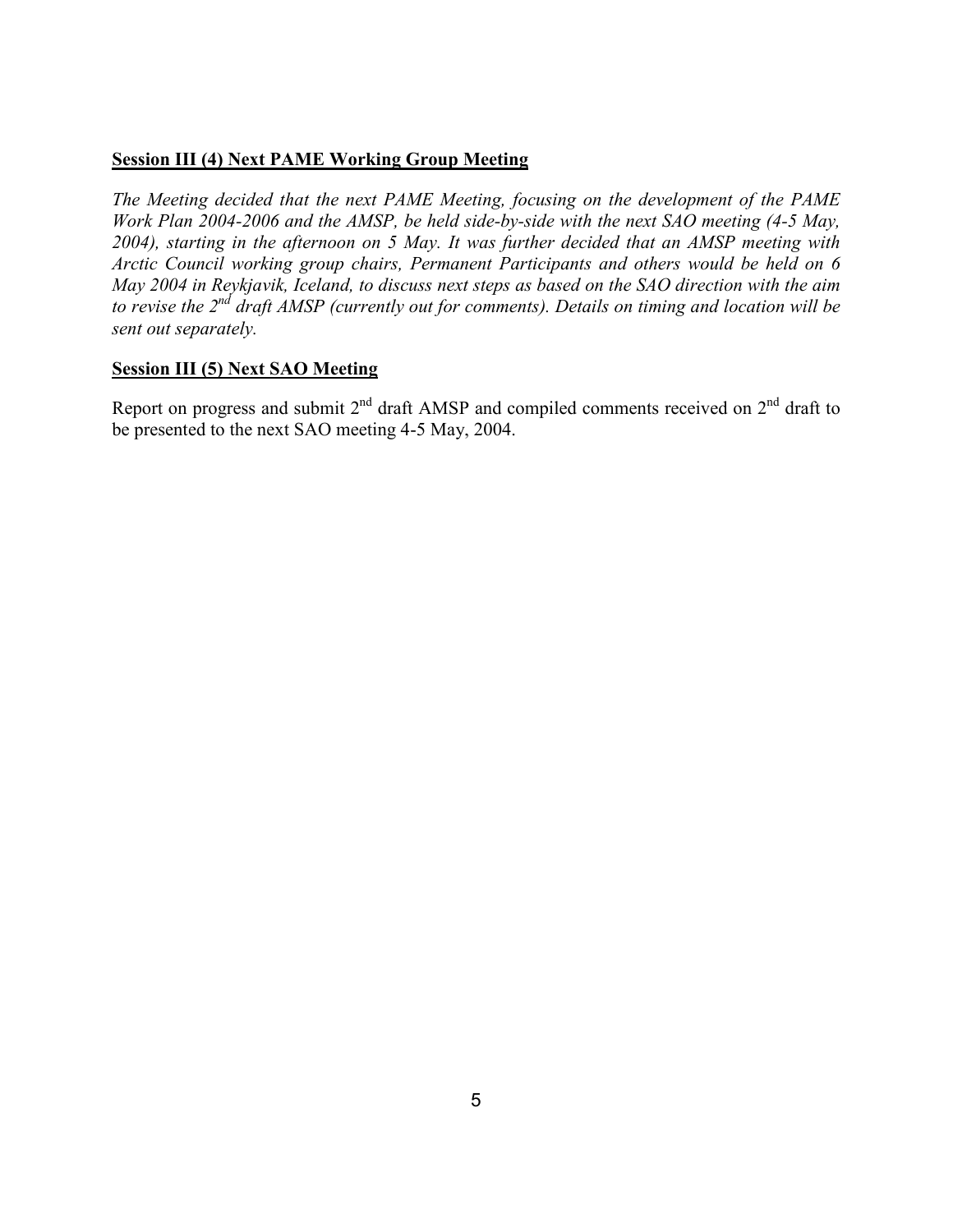### **ANNEX I - LIST OF PARTICIPANTS**

#### **PAME/AMSP Working Group Meeting**

### February 3-6 2004, Helsinki, Finland

| <b>PAME</b> Secretariat            |                                        |  |  |
|------------------------------------|----------------------------------------|--|--|
| <b>David Egilson</b>               | Soffia Gudmundsdottir                  |  |  |
| Chair                              | <b>Executive Secretary</b>             |  |  |
| Director                           | <b>PAME</b> International Secretariat  |  |  |
| The Environment and Food Agency    | Hafnarstraeti 97                       |  |  |
| Sudurlandsbraut 28                 | 600 Akureyri                           |  |  |
| 128 Reykjavik                      | Iceland                                |  |  |
| Iceland                            |                                        |  |  |
|                                    | Tel: +354 461 1355                     |  |  |
| Tel: +354 591 2000                 | Fax: +354 462 3390                     |  |  |
| Fax: +354 591 2020                 | Email: pame@pame.is                    |  |  |
| Email: $david@ust.is$              |                                        |  |  |
|                                    |                                        |  |  |
|                                    | Anna Gudmundsdottir                    |  |  |
|                                    | <b>PAME</b> International Secretariat  |  |  |
|                                    | Hafnarstraeti 97                       |  |  |
|                                    | 600 Akureyri                           |  |  |
|                                    | Iceland                                |  |  |
|                                    |                                        |  |  |
|                                    | Tel: +354 461 1355                     |  |  |
|                                    | Fax: $+3544623390$                     |  |  |
|                                    | Email: $anna@caff.is$                  |  |  |
|                                    | <b>CANADA</b>                          |  |  |
| <b>Chris Cuddy</b>                 | <b>Norm Snow</b>                       |  |  |
| (Head of Delegation)               | Inuvialuit Joint Secretariat           |  |  |
| Chief                              | Box 2120                               |  |  |
| Land and Water Management Division | 107 Mackenzie Road, #301               |  |  |
| Indian and Northern Affairs Canada | Inuvik, North West Territories X0E 0T0 |  |  |
| 10 Wellington St., Room 648        |                                        |  |  |
| Gatineau, Quebec, K1A 0H4          | Tel: $+1-867-777-2828$                 |  |  |
|                                    | Fax: $+1-867-777-2828$                 |  |  |
| Tel: +1 819 994-7483               | Email: $exectir@jointsec.net.ca$       |  |  |
| Fax: +1 819 997-9623               |                                        |  |  |
|                                    |                                        |  |  |
| Email: cuddyc@ainc-inac.gc.ca      |                                        |  |  |
| <b>Maureen Copley</b>              | Renée Sauvé                            |  |  |
| Program Officer                    | Ocean Advisor                          |  |  |
| <b>Environment Canada</b>          | Fisheries & Oceans Canada              |  |  |
| <b>Land-Based Activities</b>       | Oceans Stewardship Branch              |  |  |
| PVM - Floor 12                     | 200 Kent Street                        |  |  |
| 351 St-Joseph Boulevard            | Mail Stop: 12234                       |  |  |
| Hull, Quebec K1A 0H3               | Ottawa, Ontario K1A 0E6                |  |  |
|                                    |                                        |  |  |
| Tel: +1 819 953 6949               | Tel: +1 613 447 3862                   |  |  |
| Fax: $+18199630913$                | Fax:                                   |  |  |
| Email: maureen.copley@ec.gc.ca     | Email: sauver@dfo-mpo.gc.ca            |  |  |
| <b>John Murray</b>                 | <b>John Karau</b>                      |  |  |
| Senior Marine Safety Inspector     | Fisheries and Oceans Canada            |  |  |
| Transport Canada                   | 200 Kent Street, STN 12E236            |  |  |
| 330 Sparks Street, Ottawa,         | Ottawa, K1A 0E6                        |  |  |
| Ontario, K1A 0N5                   |                                        |  |  |
|                                    | Tel: +1 613 990 0659                   |  |  |
| Tel: +1 613 998 0604               | Fax: +1 613 990-1866                   |  |  |
| Email: murrajo@tc.gc.ca            | Email: karauJ@dfo-mpo.gc.ca            |  |  |
|                                    |                                        |  |  |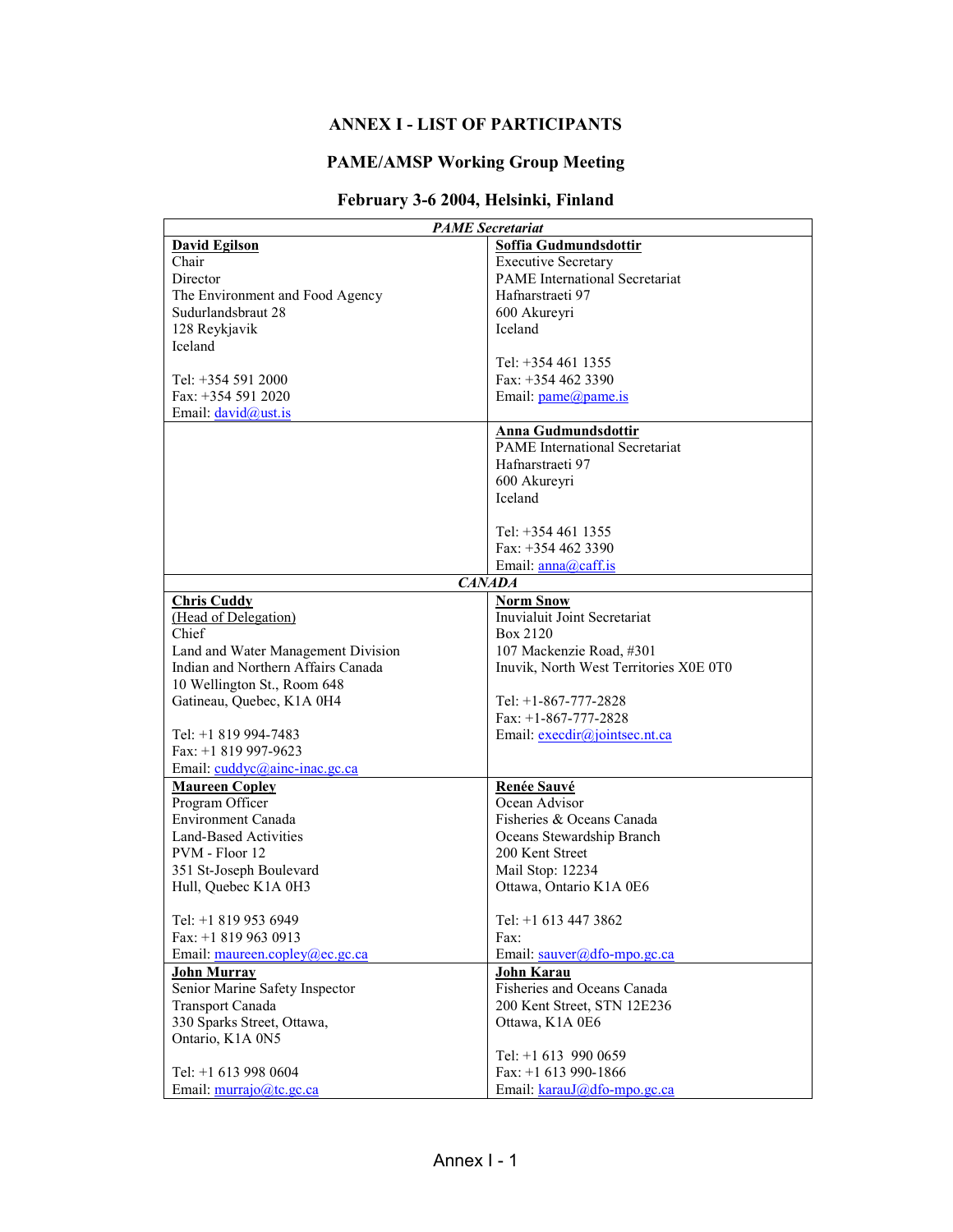| <b>Monica Robson</b>                           | <b>Frank Pokiak</b>                     |  |  |  |
|------------------------------------------------|-----------------------------------------|--|--|--|
| Dept. of Foreign Affairs & International Trade | $\overline{\text{Chairman}}$            |  |  |  |
| 111 Sussex Drive                               | Inuvialuit Game Council                 |  |  |  |
| Ottawa KIN IJI                                 | Box 2120                                |  |  |  |
|                                                | 107 Mackenzie Road, #301                |  |  |  |
| Tel: +1 613 996 0740                           | Inuvik,                                 |  |  |  |
| Fax: $+1$ 613 995 9525                         | Northwest Territories X0E 0T0           |  |  |  |
| Email: monica.robson@dfait-maeci.dgc.ca        |                                         |  |  |  |
|                                                | tel. 1-867-777-2828                     |  |  |  |
|                                                | fax 1-867-777-2610                      |  |  |  |
|                                                | Email: igc-jc@jointsec.nt.ca            |  |  |  |
|                                                | DENMARK/GREENLAND/FAROE ISLANDS         |  |  |  |
| <b>Frank Sonne</b>                             | Heidi Nexø                              |  |  |  |
| (Head of Delegation)                           | Bureau of Minerals and Petroleum        |  |  |  |
| Ministry of Environment and Energy             | Government of Greenland                 |  |  |  |
| Danish Environmental Protection Agency         | P.O. Box 930                            |  |  |  |
| Strandgade 29                                  | <b>DK-3900 Nuuk</b>                     |  |  |  |
| DK-1401 Copenhagen K                           | Greenland                               |  |  |  |
|                                                |                                         |  |  |  |
| Tel: $+4532660330$                             | Tel. $+299346800$                       |  |  |  |
| Fax: $+45$ 3266 0201                           | Fax: +299 32 43 02                      |  |  |  |
| Email: fms@mst.dk                              | Email: <b>bmp</b> @gh.gl                |  |  |  |
| <b>Ulrik Gregersen</b>                         | <b>Andreas Vedel</b>                    |  |  |  |
| Bureau of Minerals and Petroleum               | The Ministry of Environment and Nature  |  |  |  |
| Government of Greenland                        | Government of Greenland                 |  |  |  |
| P.O.Box 930<br>P.O. Box 1614                   |                                         |  |  |  |
| DK-3900 Nuuk<br>DK-3900 Nuuk                   |                                         |  |  |  |
| Greenland                                      | Greenland                               |  |  |  |
|                                                |                                         |  |  |  |
| Tel: +299 34 68 21                             | Tel: +299 34 67 07                      |  |  |  |
| Fax: +299 32 43 02                             | Fax: $+299$ 32 52 86                    |  |  |  |
| Email: ugr@gh.gl                               | Email: <u>ave@gh.gl</u>                 |  |  |  |
| Suni Petersen                                  |                                         |  |  |  |
| Food-, Veterinary- and Environmental Agency    |                                         |  |  |  |
| Falkavegur 6                                   |                                         |  |  |  |
| FO-100 Tórshavn                                |                                         |  |  |  |
| Faroe Islands                                  |                                         |  |  |  |
|                                                |                                         |  |  |  |
| Tel. +298 356400                               |                                         |  |  |  |
| Fax: $+298$ 356401                             |                                         |  |  |  |
| Email: sunip@hfs.fo                            |                                         |  |  |  |
| <b>FINLAND</b>                                 |                                         |  |  |  |
| Maija Pietarinen                               | Outi Mähönen                            |  |  |  |
| (Head of Delegation)                           | Senior Adviser, Arctic environment      |  |  |  |
| Ministry of the Environment                    | Ministry of the Environment             |  |  |  |
| P.O. Box 33                                    | c/o Lapland Regional Environment Centre |  |  |  |
| Kasarmikatu 25                                 | P.O.Box 8060, FIN-96101 ROVANIEMI,      |  |  |  |
| FIN-00023, Helsinki                            |                                         |  |  |  |
|                                                | Tel. +358-16-329 4444                   |  |  |  |
| Tel: +358 9 1991 9736                          | Mobile +358-40-512 7393                 |  |  |  |
| Fax +358 9 1991 9717                           | Fax. $+358-16-310340$                   |  |  |  |
| Email: Maija.Pietarinen@ymparisto.fi           | E-mail outi.mahonen@ymparisto.fi        |  |  |  |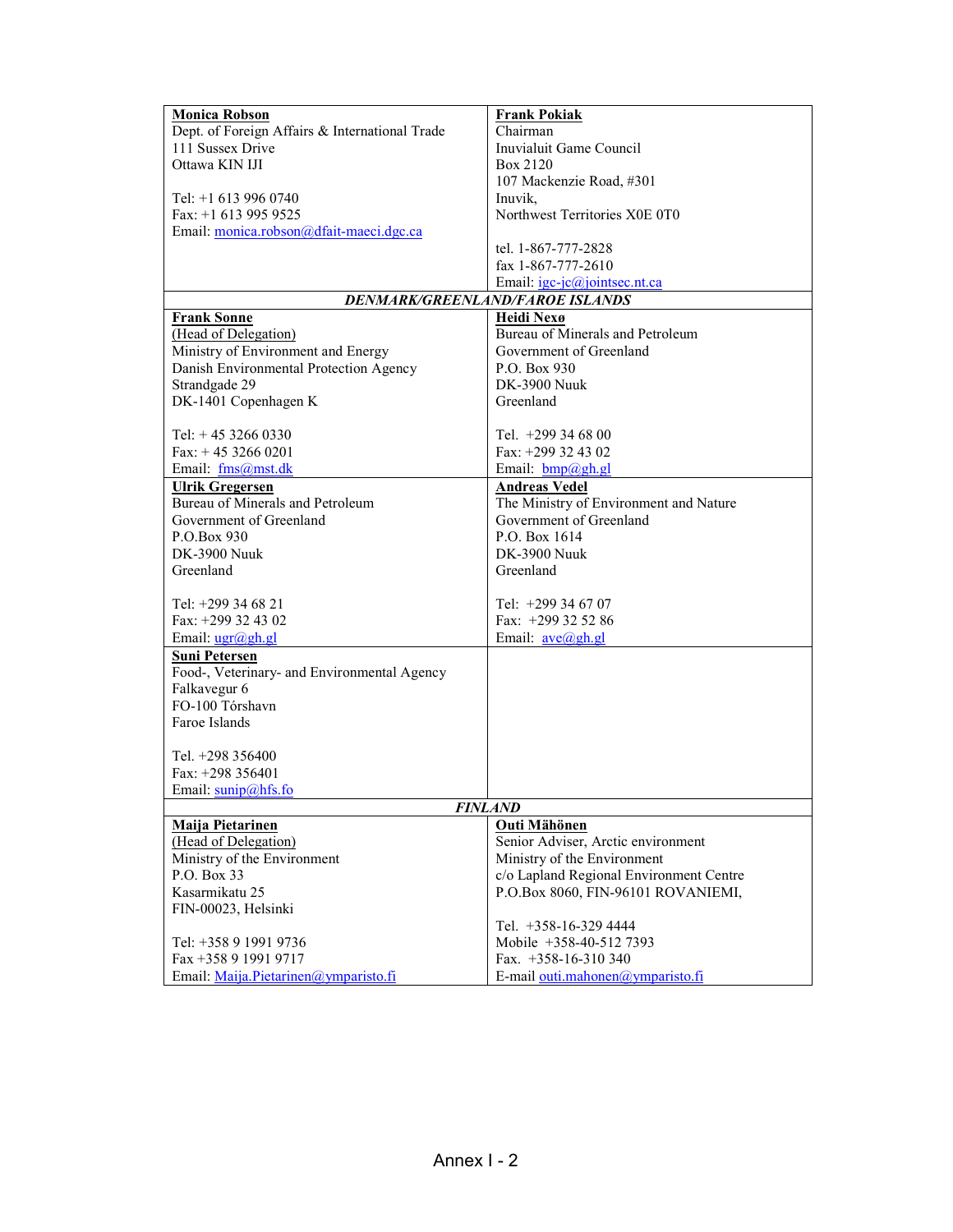| <b>Sauli Rouhinen</b>                            |                                       |
|--------------------------------------------------|---------------------------------------|
| Ministry of the Environment                      |                                       |
| P.O. Box 33                                      |                                       |
| Kasarmikatu 25                                   |                                       |
| FIN-00023, Helsinki                              |                                       |
|                                                  |                                       |
| Tel: +358 9 160 39468                            |                                       |
| Fax: +358 9 160 39453                            |                                       |
| Email: Sauli.Rouhinen@ymparisto.fi               |                                       |
| <b>ICELAND</b>                                   | <b>NORWAY</b>                         |
| <b>Halldor Thorgeirsson</b>                      | Per W Schive                          |
| (Head of Delegation)                             | (Head of Delegation)                  |
| Office of Sustainable Development & Int. Affairs | Ministry of the Environment           |
| Ministry for the Environment                     | P.O.Box 8013 Dep                      |
| Vonarstraeti 4                                   | <b>NO-0030 Oslo</b>                   |
| 150 Reykjavik                                    |                                       |
|                                                  | Tel: +47 22 24 90 90                  |
| Tel: +354 545 8600                               | Fax: $+4722249560$                    |
| Fax: $+354$ 562 4566                             | Email: $pws@md.dep.no$                |
| Email: halldor.thorgeirsson@environment.is       |                                       |
|                                                  | <b>UNITED STATES</b>                  |
| <b>Tom Laughlin</b>                              | <b>Dennis Thurston</b>                |
| (Head of Delegation)                             | U.S, Department of Interior           |
| Office of International Affairs/NOAA             | Minerals Management Service           |
| U.S. Department of Commerce                      | 949 E. 36 <sup>th</sup> Ave. Room 308 |
| 14th and Constitution, N.W., Room 5230           | Anchorage                             |
| 20230 Washington DC                              | 99508 Alaska                          |
|                                                  |                                       |
| Tel: +1 202 482 6196                             | Tel: $+1$ 907 271 6545                |
| Fax: $+1$ 202 461 4307                           | Fax: $+1$ 907 271 6545                |
| Email: tom.laughlin@noaa.gov                     | Email: <u>dennis.thurston@mms.gov</u> |
| <b>Elizabeth McLanahan</b>                       | Dr. Lawson W. Brigham                 |
| Office of International Affairs/NOAA             | Deputy Director                       |
| U.S. Department of Commerce                      | U.S. Arctic Research Commission       |
| Herbert C. Hoover Building Room 5230             | 420 L Street, Suite 315               |
| 14th & Constitution Avenue N.W., Room 6228       | Anchorage, Alaska 99501 USA           |
| 20230 Washington DC                              |                                       |
|                                                  | Ph: 1-907-271-4577                    |
| Tel: +1 202 482 5140                             | Fax: 1-907-271-4578                   |
| Fax: +1 202 482 4307                             | E-mail: usarc@acsalaska.net           |
| Email: Elizabeth.Mclanahan@noaa.gov              |                                       |
| Dr. Walter B. Parker                             | <b>Ben Ellis</b>                      |
| Chair, Circumpolar Infrastructure Task Force     | Director, CITF Secretariat            |
| 935 W. Third Ave.                                | Institute of the North                |
| Anchorage, Alaska 99501                          | P.O. Box 101700                       |
|                                                  | Anchorage                             |
| Tel: 1 907 333-5189                              | 99510-1700 Alaska                     |
| Fax: 1 907 333-5153                              |                                       |
|                                                  | Tel: +1 907 343-2445                  |
| Email: wbparker@gci.net                          | Fax: $+1$ 907 343-2466                |
|                                                  |                                       |
|                                                  | Email: Benellisco@aol.com             |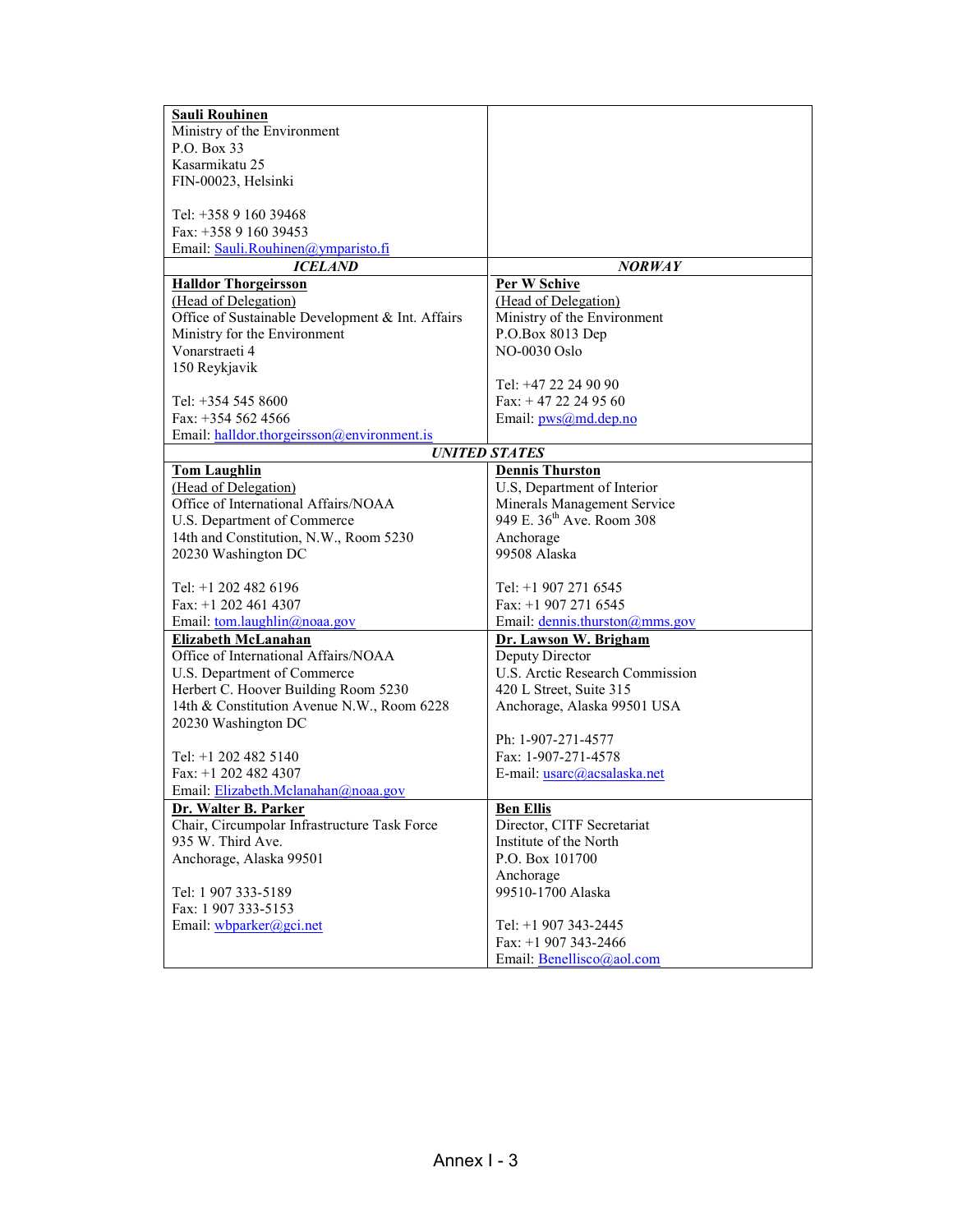| <b>CAFF</b>                                  | <b>AMAP</b>                                 |
|----------------------------------------------|---------------------------------------------|
| Esko Jaakkola                                | <b>Outi Mähönen</b>                         |
| <b>CAFF Vice Chair</b>                       | Ministry of the Environment                 |
| Ministry of the Environment                  | Lapland Regional Environment Centre         |
| P.O. Box 380                                 | P.O. Box 8060                               |
| FIN-00380 Helsinki                           | FIN-96101 Rovaniemi                         |
| Finland                                      | Finland                                     |
|                                              |                                             |
| Tel: +358 9 160 39371                        | Tel: +358 16 329 4111                       |
| Fax: +358 9 160 39364                        | Fax: +358 16 310 340                        |
| Email: esko.jaakkola@ymparisto.fi            | Email: outi.mahonen@ymparisto.fi            |
| <b>RAIPON</b>                                | <b>IPS</b>                                  |
| <b>Anatoly Mikhailov</b>                     | <b>Laila Chemnitz</b>                       |
| Izmailovsky Island                           | Indigenous Peoples' Secretariat             |
| Chief of Staff                               | Strangader 91, 4.                           |
| Yuzhny korpus (South building), office 32,33 | P.O.Box 2151                                |
| P.O. Box 110                                 | 1016 Copenhagen K                           |
| Moscow, 119 415                              |                                             |
|                                              | Tel: +45 32 83 37 92                        |
| Tel: (095) 164-6939                          | Fax: +45 32 83 37 91                        |
| Fax: (095) 165-0754                          | Email: <i>ich@ghsdk.dk</i>                  |
| Email: raipon@online.ru                      |                                             |
|                                              | <b>Gwich'in Council International (GCI)</b> |
| <b>Stephen Mills</b>                         |                                             |
| Gwich'in Council International               |                                             |
| P.O.box 10395                                |                                             |
| Whitehorse YT Yatt                           |                                             |
|                                              |                                             |
| Tel: +1 867 393 3729                         |                                             |
| Fax: +1 867 393 2766                         |                                             |
| Email: Stephen.mills@whtrcable.com           |                                             |
|                                              | <b>Inuit Circumpolar Conference (ICC)</b>   |
| <b>Carl Chr. Olsen</b>                       | <b>Duane Smith</b>                          |
| <b>ICC</b> Greenland                         | President                                   |
| Council<br>Executive<br>Member               | 107 Mackenzie Rd                            |
| P.O. Box 240,                                | P.O. Box 2120                               |
| 3900 Nuuk                                    | Inuvik, NT, X0E 0T0                         |
| Greenland                                    | Canada                                      |
|                                              |                                             |
| Tel: +299 32 36 32                           | Tel: +1 867 777-2828                        |
| Fax: +299 32 30 01                           | Fax: $+1867777-2610$                        |
| Email: cco@gh.gl                             | Email: inuvialuk@northwestel.net            |
| <b>WWF</b>                                   | <b>EU</b> Commission                        |
| <b>Anita Makinen</b>                         | <b>Olle Hagström</b>                        |
| Marine Officer                               | <b>CEC</b>                                  |
| Lintulahdenkatu 10                           | B-1049 Brussels                             |
| 00500 Helsinki                               |                                             |
| Finland                                      | Email: Ull.hagstroem@cec.eu.int             |
|                                              |                                             |
| Tel: +358 9 7740 1059                        |                                             |
| Fax: +358 9 7740 2139                        |                                             |
| Email: anita.makinen@wwf.fi                  |                                             |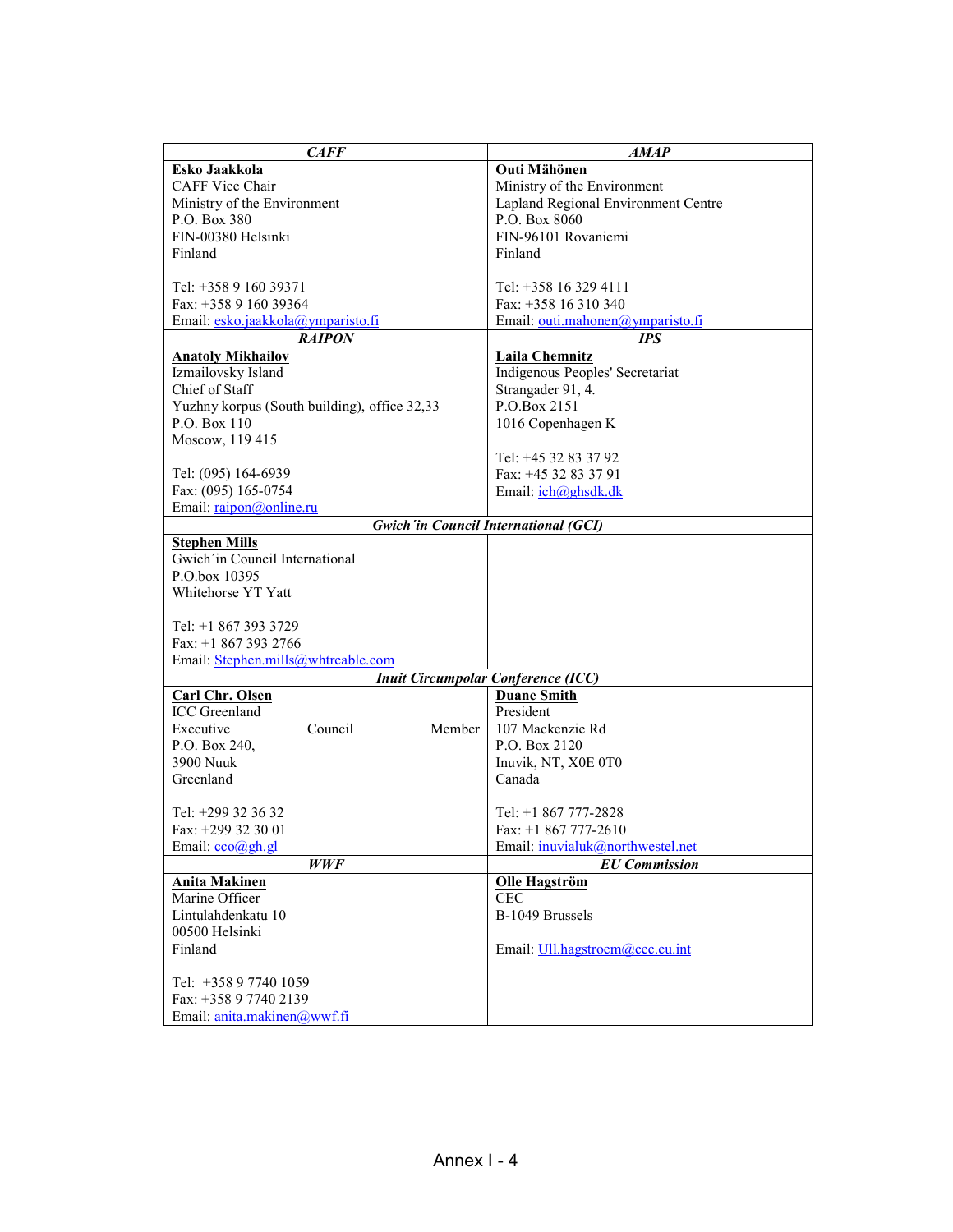#### **APPENDIX II - LIST OF DOCUMENTS**

### **PAME/AMSP Working Group Meeting**

### February 3-6 2004, Helsinki, Finland

| <b>AGENDA ITEMS</b>                               | <b>DOCUMENTS</b>                                                                                                                                                                                                                                                                                                                                            |  |  |
|---------------------------------------------------|-------------------------------------------------------------------------------------------------------------------------------------------------------------------------------------------------------------------------------------------------------------------------------------------------------------------------------------------------------------|--|--|
| <b>Agenda Item I: Welcome</b><br>and Introduction | (1) Annotated Agenda<br>$(1)$ Agenda<br>(2) Financial statement and voluntary contributions<br>(3) Report from meeting of Chairs of the Working<br>Groups and SAO meeting                                                                                                                                                                                   |  |  |
| <b>Agenda Item II: PAME</b><br>Activities         | (1) Discuss possible fact-sheets (i.e. sewage and solid<br>waste<br>(1) Letter from the Chair of PAME<br>(2) Arctic Waters Oil Transfer Guidelines – Canada<br>(2) Letter from the Chair of PAME<br>$(3)$ Main outcomes of the AMSP Workshop –<br>Canada/Iceland<br>(4) Discussions on the $1st$ draft AMSP<br>(4) Letter from co-leads $19th$ of Dec. 2003 |  |  |
| <b>Agenda Item III: PAME</b><br>and AMSP          | (1) PAME Work Plan 2002-2004                                                                                                                                                                                                                                                                                                                                |  |  |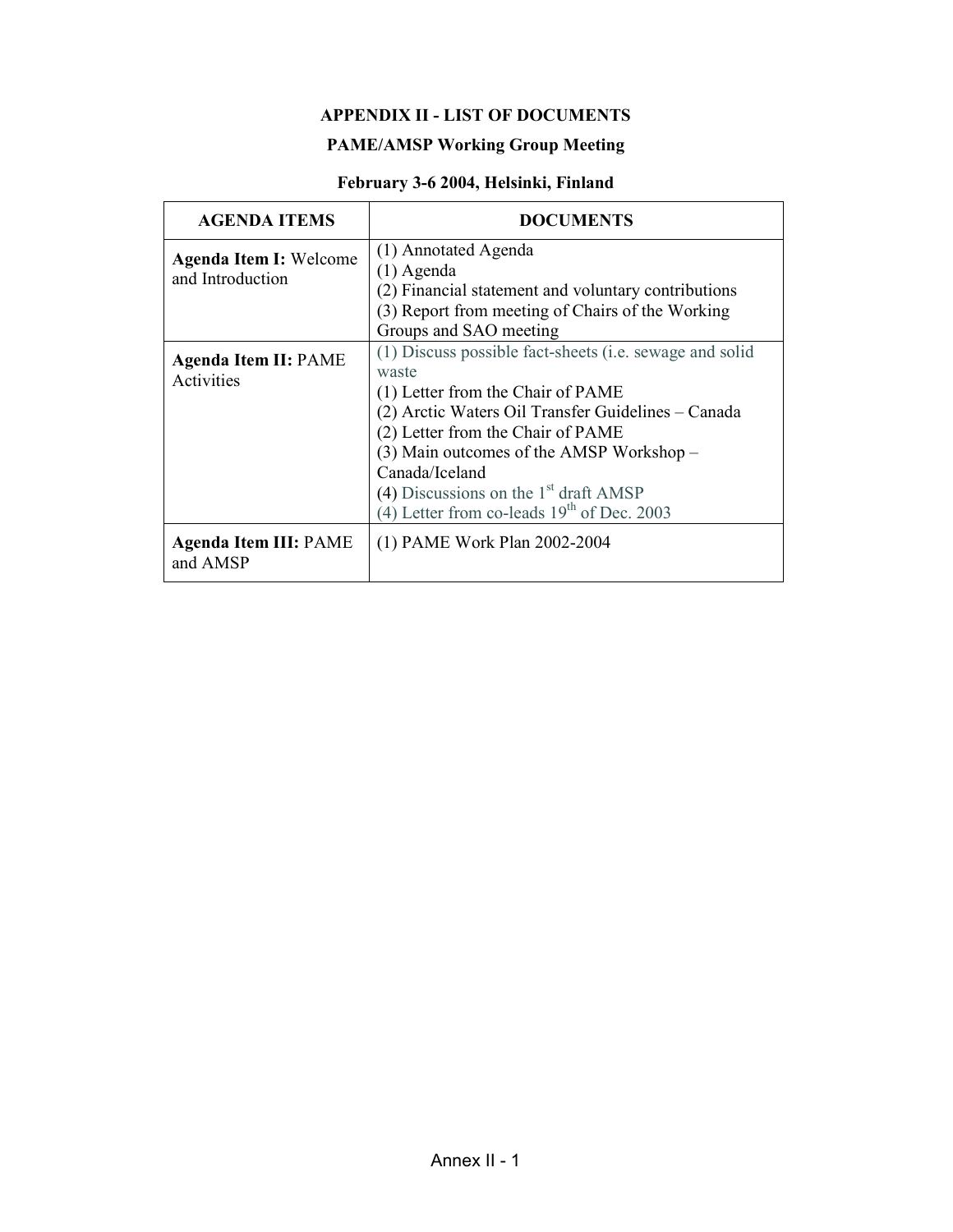### **APPENDIX III - AGENDA PAME/AMSP Working Group Meeting**

#### February 3-6 2004, Helsinki, Finland

#### Health breaks: 10:30-11:00 and 15:00-15:30

#### **TUESDAY, February 03**

#### 09:00-09:30, Session I: Welcome and Introduction (PAME Chair)

- 1. Adoption of agenda
- 2. Report from Secretariat (expenditures, voluntary contributions, etc.)
- 3. Report from meeting of Chairs of the Working Groups and SAO meeting

#### 09:30-12:00, Session II: PAME Activities

- 1. Discuss possible fact-sheets (i.e. Sewage and Solid Waste)
- 2. Arctic Waters Oil Transfer Guidelines Canada
- 3. Main outcomes of the AMSP Workshop Canada/Iceland
- 4. Discussions on the 1<sup>st</sup> draft of the AMSP

#### **FRIDAY, February 06**

#### 13:00-16:00, Session III: PAME and AMSP

- 1. Summary and discussions based on outcomes from previous days
- 2. Divison of labour and next steps
- 3. PAME Work Plan 2004-2006
- 4. The next PAME Working Group meeting (timing and place)
- 5. Reporting to the next SAO Meeting (4-5 May, 2004)

### **MEETING CONCLUDES**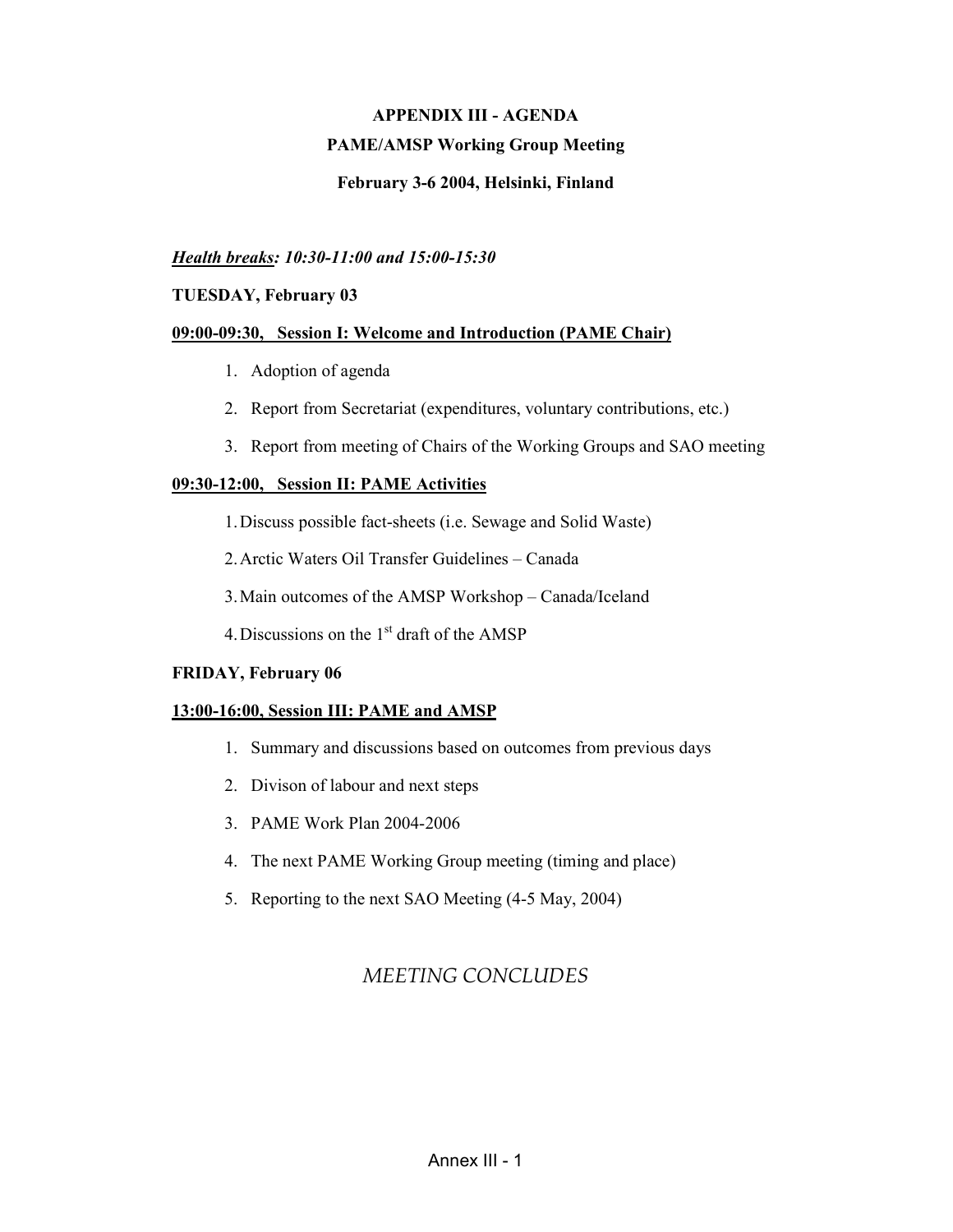### APPENDIX IV - VOLUNTARY CONTRIBUTIONS AND EXPENDITURES

Provided below are operational expenditures and voluntary contributions in support of the PAME Secretariat as follows:

| Country Contributions for the years 1999 - 2004 (in USD)                                        |                         |                |                                                                                 |                |                  |                  |
|-------------------------------------------------------------------------------------------------|-------------------------|----------------|---------------------------------------------------------------------------------|----------------|------------------|------------------|
|                                                                                                 |                         |                |                                                                                 |                |                  |                  |
| Country                                                                                         | 1999                    | 2000           | 2001                                                                            | 2002           | 2003             | 2004             |
| Canada                                                                                          |                         | \$20.000       | \$12.800                                                                        | \$13,600       | \$13.523         |                  |
| <b>Denmark</b>                                                                                  |                         | \$11.000       | \$11.000                                                                        | \$11.000       | \$11.000         | \$15.200         |
| Finland                                                                                         |                         | \$9.700        | \$12.600                                                                        | \$6.900        | \$7.299          |                  |
| loeland                                                                                         | \$142.248 <sup>1)</sup> | \$68.194       | \$59.866                                                                        | \$55.341       | \$81.926         |                  |
| Norway                                                                                          |                         | in-kind        | in-kind                                                                         | in-kind        | in-kind          |                  |
| Russia                                                                                          |                         | in-kind        | in-kind                                                                         | in-kind        | in-kind          |                  |
| Sweden                                                                                          |                         | \$17.600       | \$17.600                                                                        | \$17.600       | \$17.600         |                  |
| <b>United States</b>                                                                            |                         | \$30.000       | \$30.000                                                                        |                | \$20.000         | \$20.000         |
| <b>Total Contributions/year:</b>                                                                | \$142.248               | \$156.494      | \$143.866                                                                       | \$104.441      | \$151.348        | \$35.200         |
|                                                                                                 |                         |                | Financial Statment for the years 1999-2004 (in ISK)                             |                |                  |                  |
|                                                                                                 |                         |                |                                                                                 |                |                  |                  |
|                                                                                                 | 1999                    | 2000           | 2001                                                                            | 2002           | 2003             | 2004 (Projected) |
| <b>REVENUE</b>                                                                                  |                         |                |                                                                                 |                |                  |                  |
| Contributions                                                                                   | 10.000.000 kr.          | 12.892.497 kr. | 11.605.750 kr.                                                                  | 10.771.473 kr. | 12.669.258 kr.   | 14.587.800 kr.   |
| Msc revenue                                                                                     | 6.000 kr.               | 250.635 kr.    | 85.135 kr.                                                                      | 146.952 kr.    | 200.000 kr.      | 150.000 kr.      |
| <b>Sub-total Revenue/year:</b>                                                                  | 10.006.000 kr.          | 13.143.132 kr. | 11.690.885 kr.                                                                  | 10.918.425 kr. | 12.869.258 kr.   | 14.737.800 kr.   |
| Canyforward from previous year:                                                                 |                         | 6.382.201 kr.  | 6.377.357 kr.                                                                   | 2080.905 kr.   | -1.285.768 kr.   | -\$1.023.903     |
| <b>TOTAL</b>                                                                                    | 10.006.000 kr.          | 19.525.333 kr. | 18.068.242 kr.                                                                  | 12.999.330 kr. | 11.583.490 kr.   | 13.713.897 kr.   |
| <b>EXPENDITURES:</b>                                                                            |                         |                |                                                                                 |                |                  |                  |
| Staff                                                                                           | 1.103.880 kr.           | 6.772.930 kr.  | 7.724.721 kr.                                                                   | 7.696.689 kr.  | 7.379.010 kr.    | 7.500.000 kr.    |
| Office                                                                                          | 1.859.991 kr.           | 3.023.210 kr.  | 3.773.092 kr.                                                                   | 3.150.843 kr.  | 3.498.688 kr.    | 4.300.000 kr.    |
| <b>Travel/Meetings</b>                                                                          | 659.928 kr.             | 3.351.836 kr.  | 4.489.524 kr.                                                                   | 3.437.566 kr.  | 1.729.695 kr.    | 2.300.000 kr.    |
| <b>Total Expenditure/year:</b>                                                                  | 3.623.799 kr.           | 13.147.976 kr. | 15.987.337 kr.                                                                  | 14.285.098 kr. | 12.607.393 kr.   | 14.100.000 kr.   |
| Balance per year:                                                                               | 6.382.201 kr.           | -4.844 kr.     | -4.296.452 kr.                                                                  | -3.366.673 kr. | 261.865 kr.      | 637.800 kr.      |
| Closing balance/year:                                                                           | 6.382.201 kr.           | 6.377.357 kr.  | 2.080.905 kr.                                                                   | -1.285.768 kr. | $-1.023.903$ kr. | -386.103 kr.     |
| Exchange Rate ISK/USD:                                                                          |                         |                |                                                                                 |                |                  |                  |
| Daily min.<br>72 kr.<br>84 kr.<br>81 kr.<br>70 kr.                                              |                         |                |                                                                                 |                |                  |                  |
| Daily max.                                                                                      |                         | 90 kr.         | 110 kr.                                                                         | 103 kr.        | 82 kr.           |                  |
| Notes:                                                                                          |                         |                |                                                                                 |                |                  |                  |
| 1)<br>Icelandic contribution towards the start-up and operation of the PAVE Secretariat in 1999 |                         |                |                                                                                 |                |                  |                  |
| 2)                                                                                              |                         |                | Refer to a separate sheet for more details on the expected expenditure for 2004 |                |                  |                  |
|                                                                                                 |                         |                |                                                                                 |                |                  |                  |